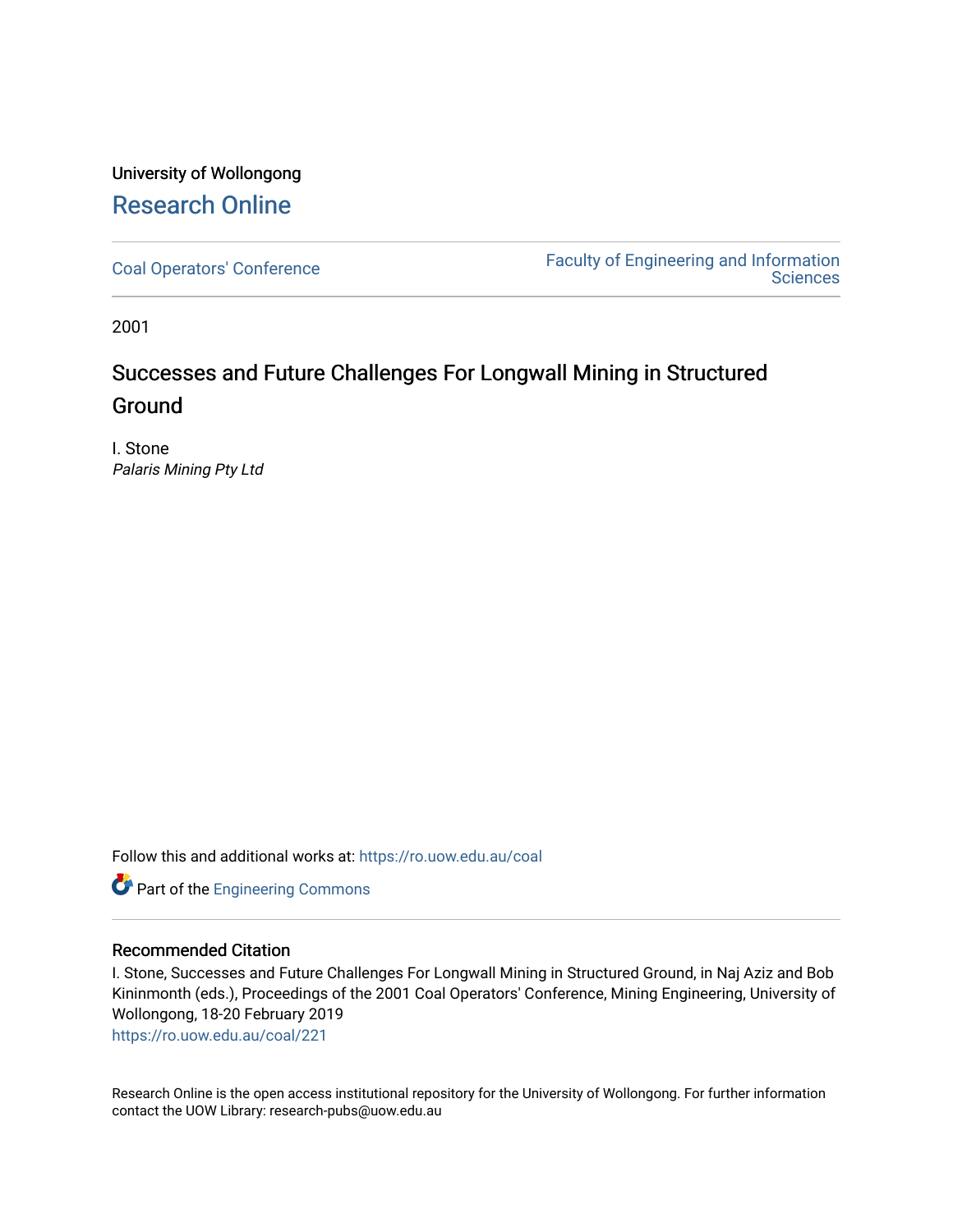# **SUCCESSES AND FUTURE CHALLENGES FOR LONGWALL MINING IN STRUCTURED GROUND**

**BY I STONE**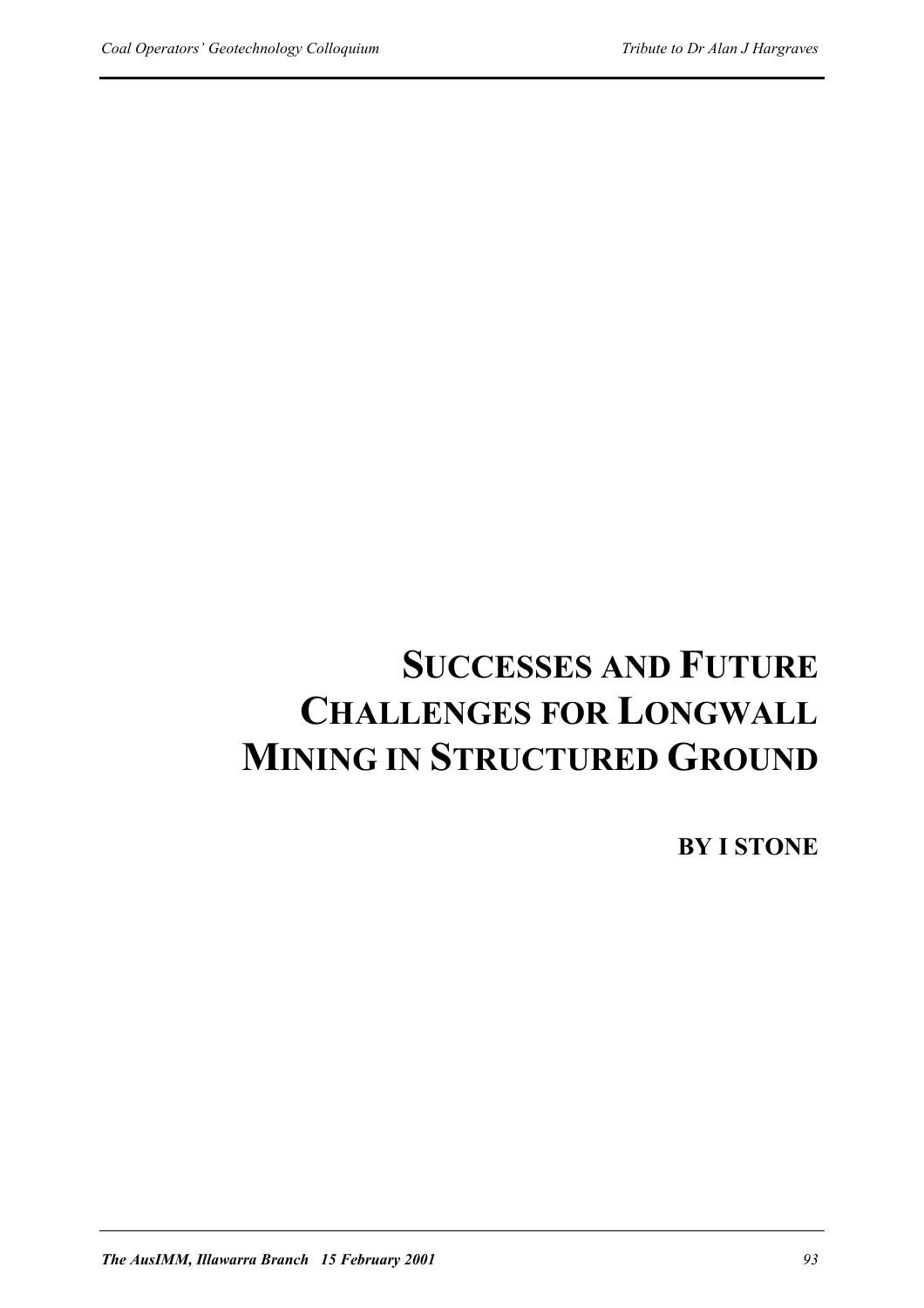# **SUCCESSES AND FUTURE CHALLENGES FOR LONGWALL MINING IN STRUCTURED GROUND**

# **Ian Stone**

Technical Director Palaris Mining Pty Ltd

ABSTRACT: The experiences from the recent 3 years at Springvale Mine have highlighted once again the importance of understanding the geological structure at a mine site. Springvale Mine previously had a history of difficult roof conditions, although not clearly linked to geological structure. From mid 1998 a series of complex strike slip fault structures were encountered, one set running with and along the commencement of the 404 Panel gateroads. The unexpected faulting, its critical location, and unknown extent had a serious impact on panel development and business performance. Even the most carefully constructed business plan and budget is quickly damaged by an unwelcome geological surprise.

# **INTRODUCTION**

The experiences contained in this paper are focussed on Springvale Mine. In doing so the uniqueness of the Springvale site is stressed. Particular geological interpretations, methods used, geotechnical analysis and roof support systems that have been used with success at Springvale may not be appropriate elsewhere. Each mine has its own "geological grain" and geotechnical character. Before dismissing the Springvale methods as site specific, they are worth checking for a broader application at other mine sites.

Geological structure at Springvale impacted in a number of ways:

- physical weakening of the strata caused by fracturing
- changes to the stress direction and an increased stress magnitude
- ♦ dramatically increased strata support requirements for both development and longwall roadways
- ♦ different mining systems to support the ground
- ♦ required radical changes to the panel layout to keep the panel moving forward

This paper is not intended to provide a description of the Springvale geology. Rather it attempts to look at the nature of the issues encountered with geological faulting and the types of approaches taken to plan for mining future fault zones. Springvale mines the basal 3m of the combined Lithgow – Lidsdale seams at a depth of 260m – 380m.

# **FOUR PRINCIPLES FOR SUCCESS IN STRUCTURED GROUND AT SPRINGVALE**

To the extent which it is possible an attempt is made to encapsulate 4 principles used at Springvale which might be transferable to other sites. In any case the Springvale experience will be explained within those 4 categories as they were the areas within which work concentrated.

- 1. Reliable geological structural model for the mine site. To be comfortable that the types of faults, their most likely orientation, continuity, frequency and the mining impact, for both development and longwall, is understood to, say an 80% reliability.
- 2. Reliable geotechnical understanding of typical mining conditions. The ability of a mine site to extend a geotechnical understanding to variable fault affected conditions will depend on knowing zone locations.
- 3. Appropriate strata control hardware or methods to support both development and longwall extraction.
- 4. Efficient strata control installation systems, which include equipment, systems, manning and specialist teams.

Three other strategies important to success were:

• allowing the site personnel to have responsibility and authority for their area of work. Success would depend on developing skills to understand and "own" the problem. In 1997 Springvale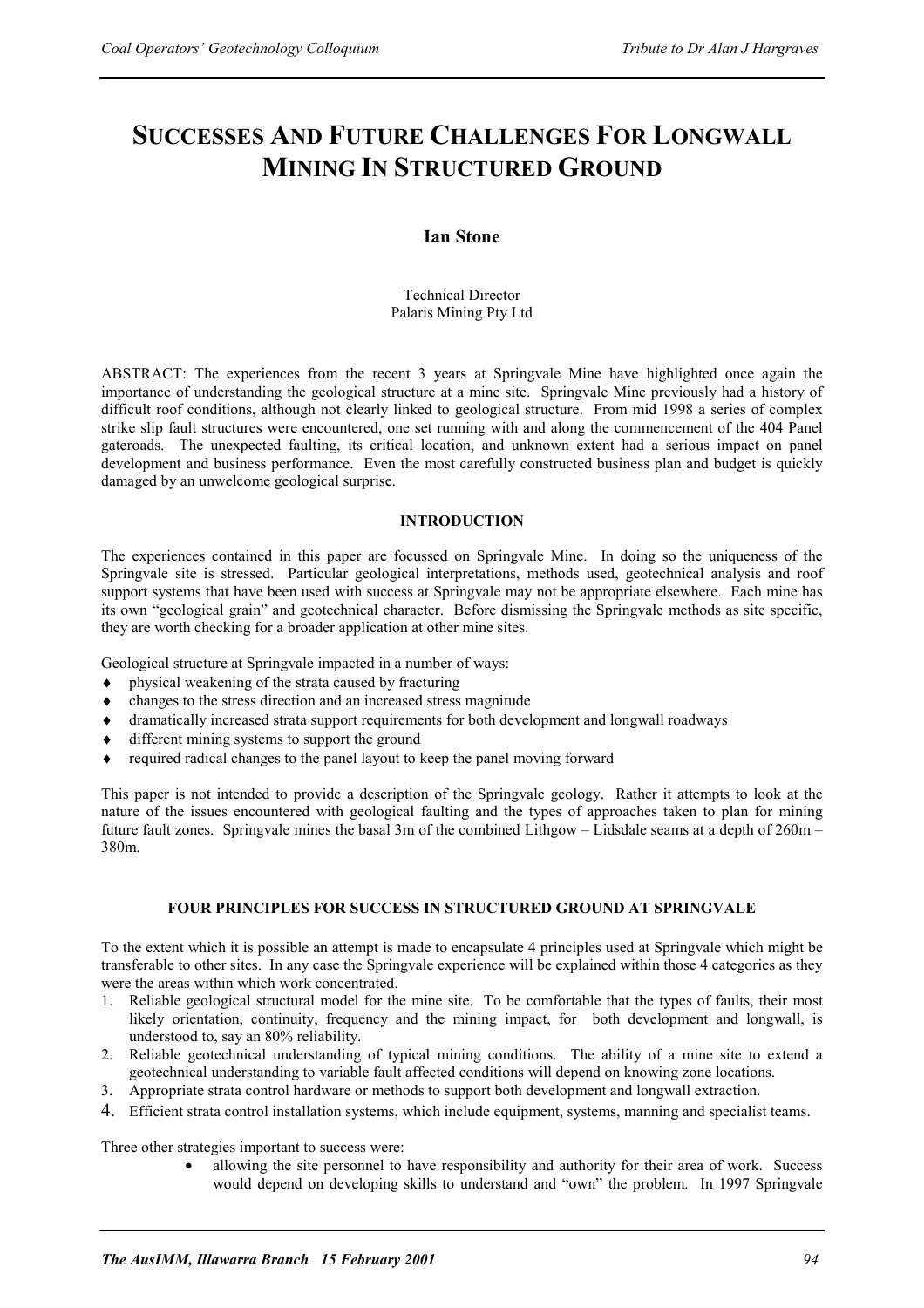corporate management, in the midst of a number of unresolved geotechnical based issues, gathered together a group of some 20+ industry experts to comment or recommend. You will not be surprised to learn that no unity of thought emerged. The subsequent operational strata control methods were ultimately unsustainable. A consequence of this process was the very limited control or ownership of solutions by site personnel.

- a clear understanding of the business risk associated with geological structure. Budgets and mine plans need to be developed with realistic time and cost allowances. For example, de-rate advance rates using historical information.
- focus on returning balance to the development progress of Mains Panel and the Gateroad Panel. The lack of appropriate Mains development did not allow access for the required inspection, and exploration for future mine and business planning (not to mention the level of inventory required to cope with any future poor mining conditions)

#### **STRUCTURAL GEOLOGY**

#### **Background**

At the time of unexpectedly mining into a complex  $N - S$  strike slip fault zone in mid 1998 it was difficult to forecast fault location because:

- the structural model of the western coalfield, based essentially on lineament zones, following rigorous work by John Shepherd and associates, (and to some undefined extent on the presence of swilleys) did not fit. From Springvale's viewpoint the lineament model was not mine site specific to the extent it provided the likelihood of fault location, intensity, type and extent. It was a zone, of variable width, which contained "slackey rolls" – seemingly a catchall term for very soft faulted ground including complex thrust structures.
- Springvale had not intersected any previous significant faulting, and in particular none which was associated with high horizontal stresses – providing extreme mining conditions.
- It was likely that these structures have very little displacement  $(< 1$ m and typically less than 0.3m)

Springvale's working roof is approximately 4m of coal with inter-bedded claystone units. Within this unit:

- faulting can fracture the coal into fine "sugar coal" which has no inherent strength; and
- faults use the claystone to extend laterally.

Fig. 1 shows, as example, the location of the main  $N - S$  fault zone at the start of the 404 Panel. The development of 404 panel was delayed by approximately 3 months because of the unexpected fault zone and its difficult mining conditions. To progress the panel and meet production contract commitments, some key roadways were driven around the faulting. Roadways were driven into both longwall blocks 404 and 405, with obvious longer term cost consequences.

Initially some inseam drilling was used to navigate roadways around the immediate structure zone. The continuity of the structure northward remained uncertain with the existing information base.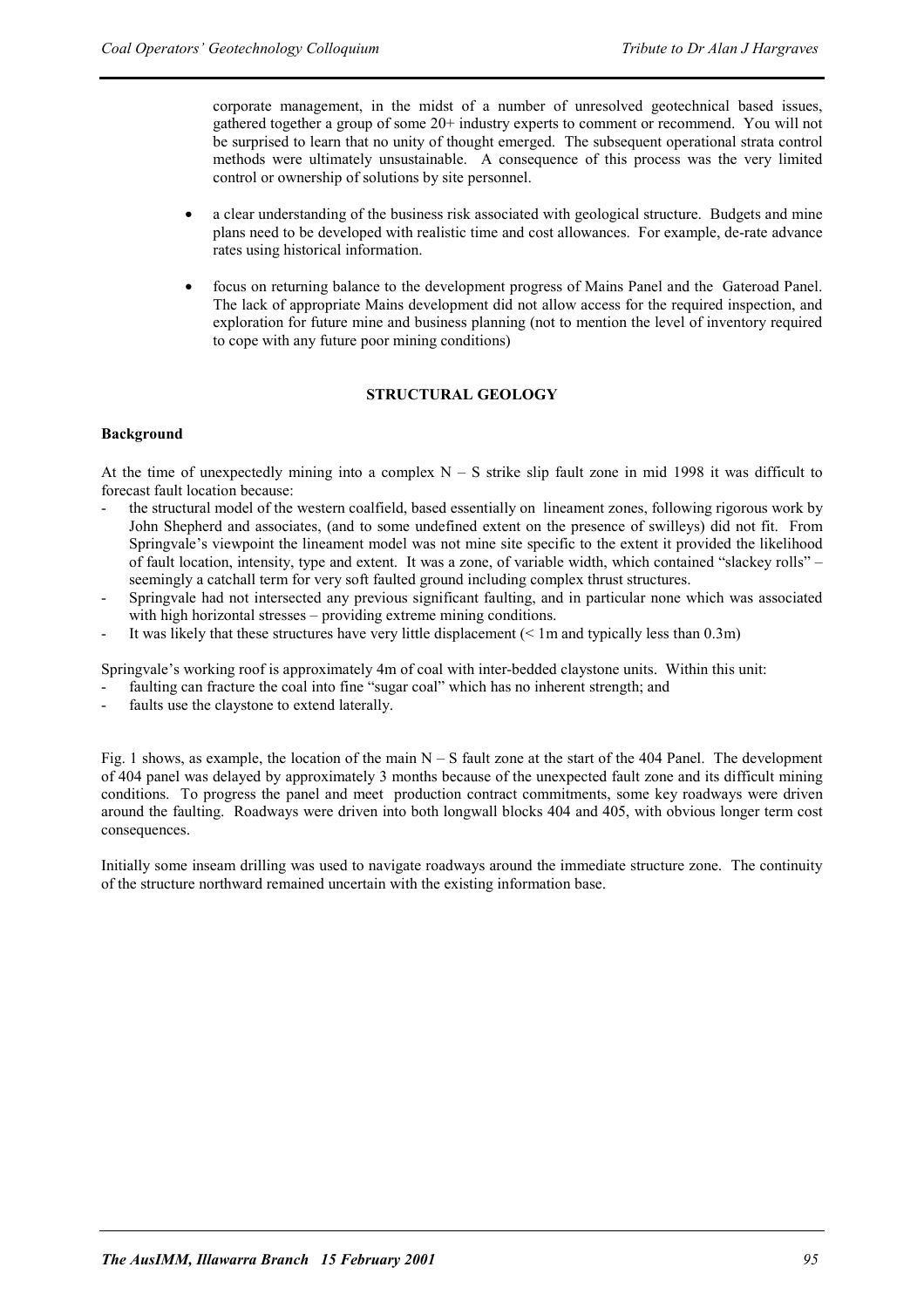

**Fig. 1 Faults mapped in the 404 and 405 Panel area**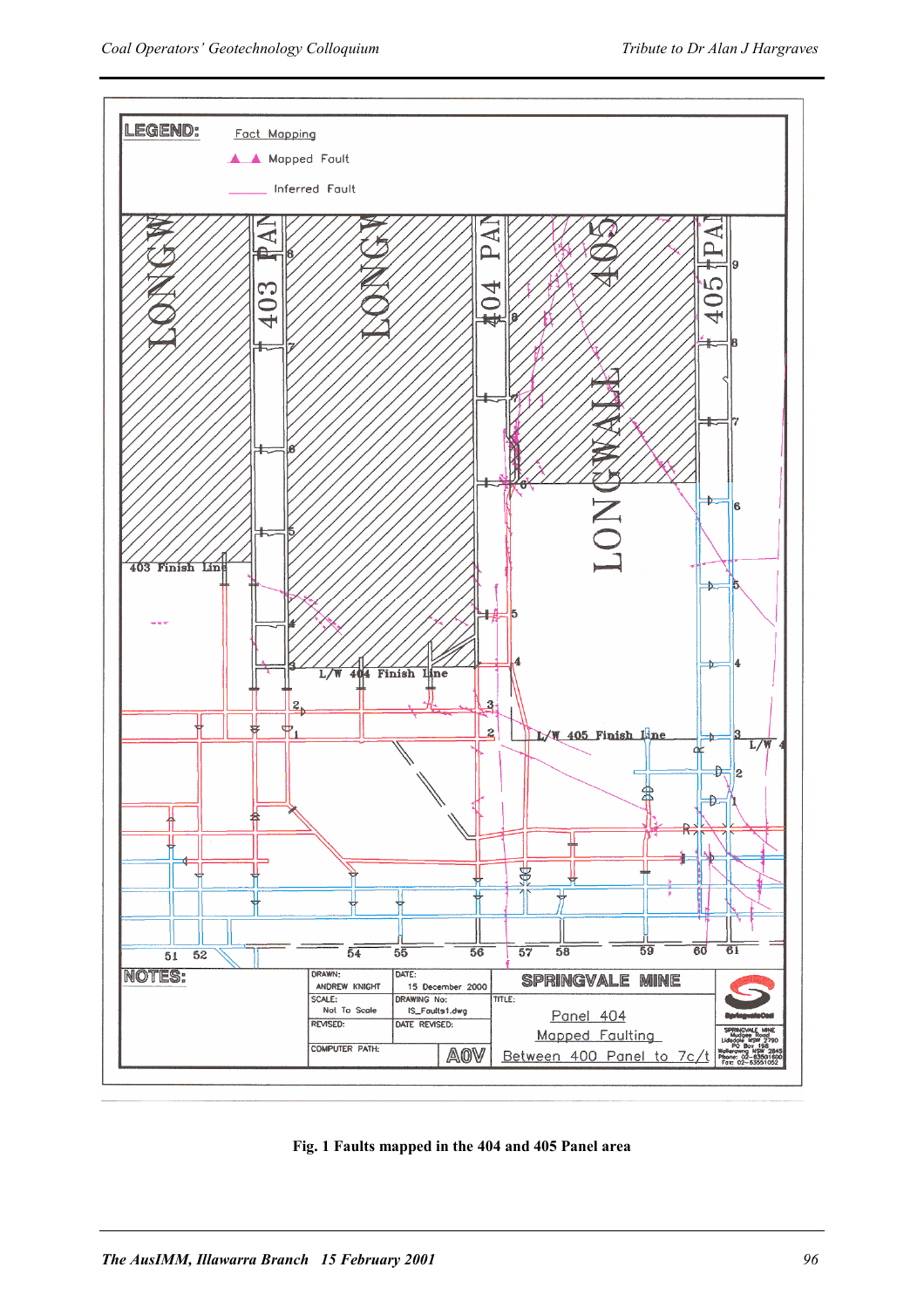# **Geological Model**

An alternative structural model was developed with assistance from SRK who bought a high level of structural geology skills and a fresh interpretative approach. The Springvale structural geology framework was considered with respect to its place in the broader framework of southeastern NSW. Looking successively at the different scales of regional, district and ultimately mine site gave SRK a likely tectonic model in which to interpret Springvale.

For the detailed mine site focus SRK used an existing set of aeromagnetic data which had been flown as a collaborative exercise between mines in the Western Coalfield. Aeromagnetic data proved effective at Springvale because:

- the Lithgow seam was stratigraphically within 100m above the older basement rocks of the folded and deformed Lachlan Foldbelt.
- The structural grain of the older basement rocks appears to be related to structures within the Lithgow Seam.
- Aeromagnetics effectively picks up the basement structures.

The revised Springvale structural model was based essentially, but not entirely, on the following basement trends importance of the  $N - S$  trending structural grain of the basement;

recognition of a set of regional NW - SE structural zones.

Both of these structural trends have been found in Springvale mine (Fig. 2). In addition the structural interpretation provided a hierarchy of severity of the different faults – with areas adjacent to the intersection of the  $N-S$  and the NW – SE zones considered to provide the most severe conditions (e.g. in Mains Panel just inbye 405 Panel).

# **Impact of the Geological Model**

The revised geological model has proved to be invaluable to the development of robust mine plans and preferred layout of gateroads to avoid structure. It was able to provide a level of confidence to operations staff and mine owners of the fault zone locations, and that unexpected structures were unlikely. The presence or absence of structures projected by the model are proving to be of the order of 80%+ accurate (Fig. 2).

Some consequences of the model are:

- exploration using in seam drilling to confirm structures is routine;
- the level of detail in the Springvale structural model is remarkably high. Some zones with little faulting, and little development effect, provide noticeably poorer longwall (LW )extraction conditions;
- significant structures are recognised in the mine plan by appropriate de-rating of development or LW extraction rates;
- appropriate roof support can be planned ahead;
- the severity of different structural zone directions vary;
- the intersection of N-S with  $NW SE$  zones has so far produced the worst conditions;
- some projected zones (NW-SE) show little faulting but have higher stress;
- by observation, stress fields around fault zones may increase in magnitude and rotate from E-W to N-S;
- detailed mapping of structures and mining conditions to confirm and refine the severity of differently oriented zones, including their intersection, is ongoing. This includes the status/impact of the long recognised surface lineaments.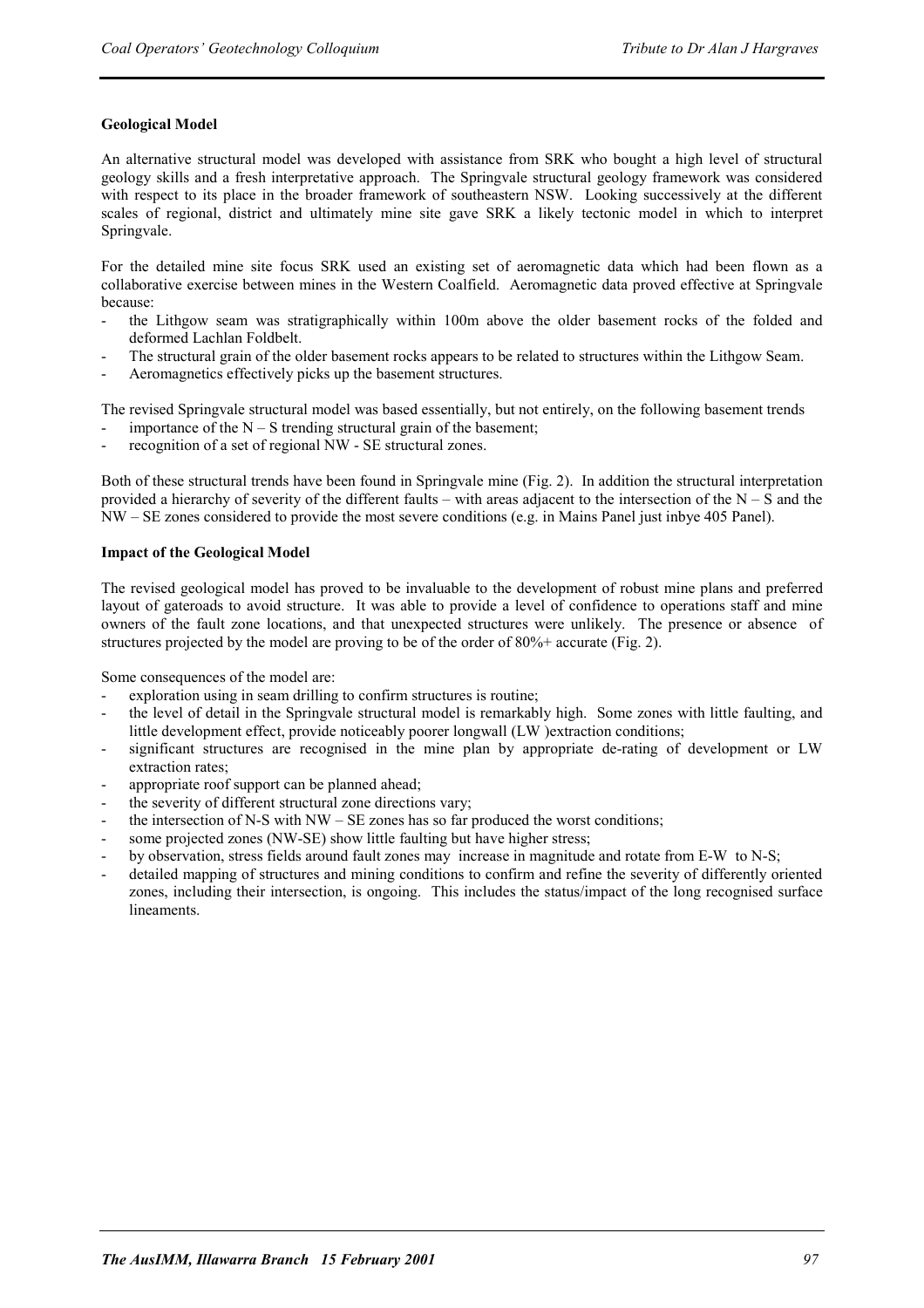

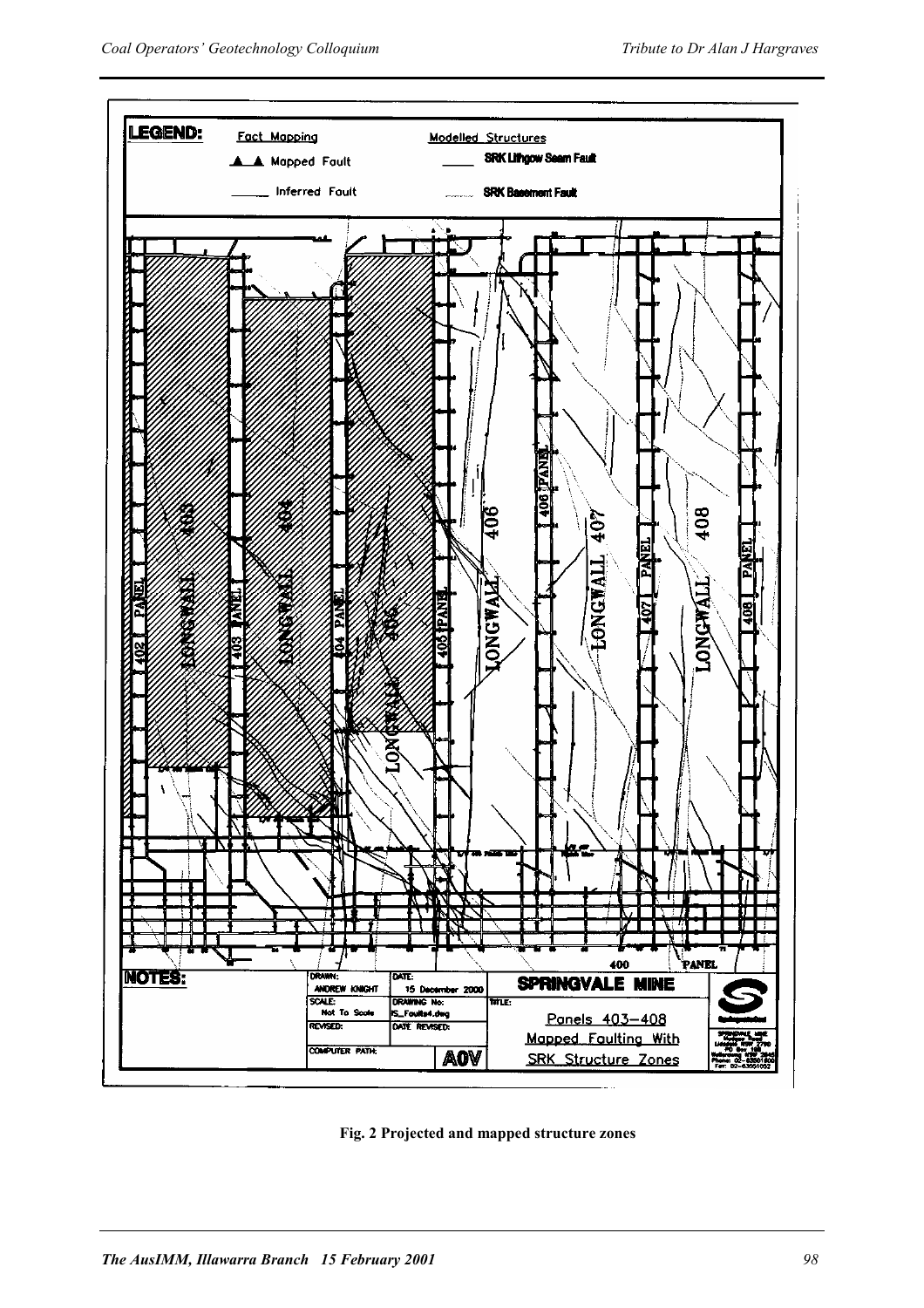#### **GEOTECHNICAL UNDERSTANDING**

Springvale had a history of poor roof conditions, for example, difficult sections of gateroad during LW extraction, and time dependent development roadway failure .

In response a considerable body of geotechnical work accumulated, which identified the mechanism of roof failure in typical Springvale conditions. These issues included:

- relatively weak ribs which allowed rib failure to increase the roof span and failure to propagate above the installed support;
- the location of the Mains beneath a series of "valleys" which caused a relative increase in the usually E-W trending stress field and poorer NS roadways. The development strata conditions under the deeper plateau areas (320 to 380m) were typically stable;
- a dominantly E-W stress field which was magnified on the MG corner of the retreating longwall. Areas toward the end of the LW were notoriously difficult, the maingate was heavier approaching cutthroughs and certain maingate areas had very significant floor heave;
- various technical assessments identified the part played by the presence of softer wet clay bands within the roof bolting horizon.

The resultant was a record of very heavy LW maingate, areas of poor tailagtes and isolated roof falls on development. One outbye fall in the development panel stopped the panel for a period of 3 months. In addition the NS roadways in the Mains deteriorated over time; many became unusable due to falls, extensive passive support was installed in others.

#### **Valley Effects**

Analysis of roof monitoring data by Strata Engineering clearly linked the onset of the "valley" stress effects in N-S roadways to time dependent failure of the particular strata at the 4 to 6m in the roof. Installation of secondary support within 4 weeks of mining would normally prevent an acceleration of roof displacement.

#### **Longwall Gateroads**

The reasons for poorer stress induced maingate conditions near the end of the longwall block were understood. Unexpected maingate roof falls elsewhere where not understood. Before the event it was not visually possible to differentiate these fall areas from normal gateroad conditions.

Consequently the LW403 the gateroad was extensively supported with a range of secondary tendon types. The tendons were installed in parallel with development. This approach was driven by:

- lack of geotechnical understanding of the issue;
- need to secure the business from unexpected production loss.

The ability of site personnel to target the maingate areas at most risk of roof failure was linked to the development of the structural model. For example, the N-W trending structure zones, which may have had little or no expression during development, usually became areas of higher roof displacements. In addition acceleration of roof displacement would occur much further ahead of the face than the usual 10 to 20m, (Fig. 3). While not yet fully understood the structure zone is likely to have a higher stress which mobilises during longwall extraction.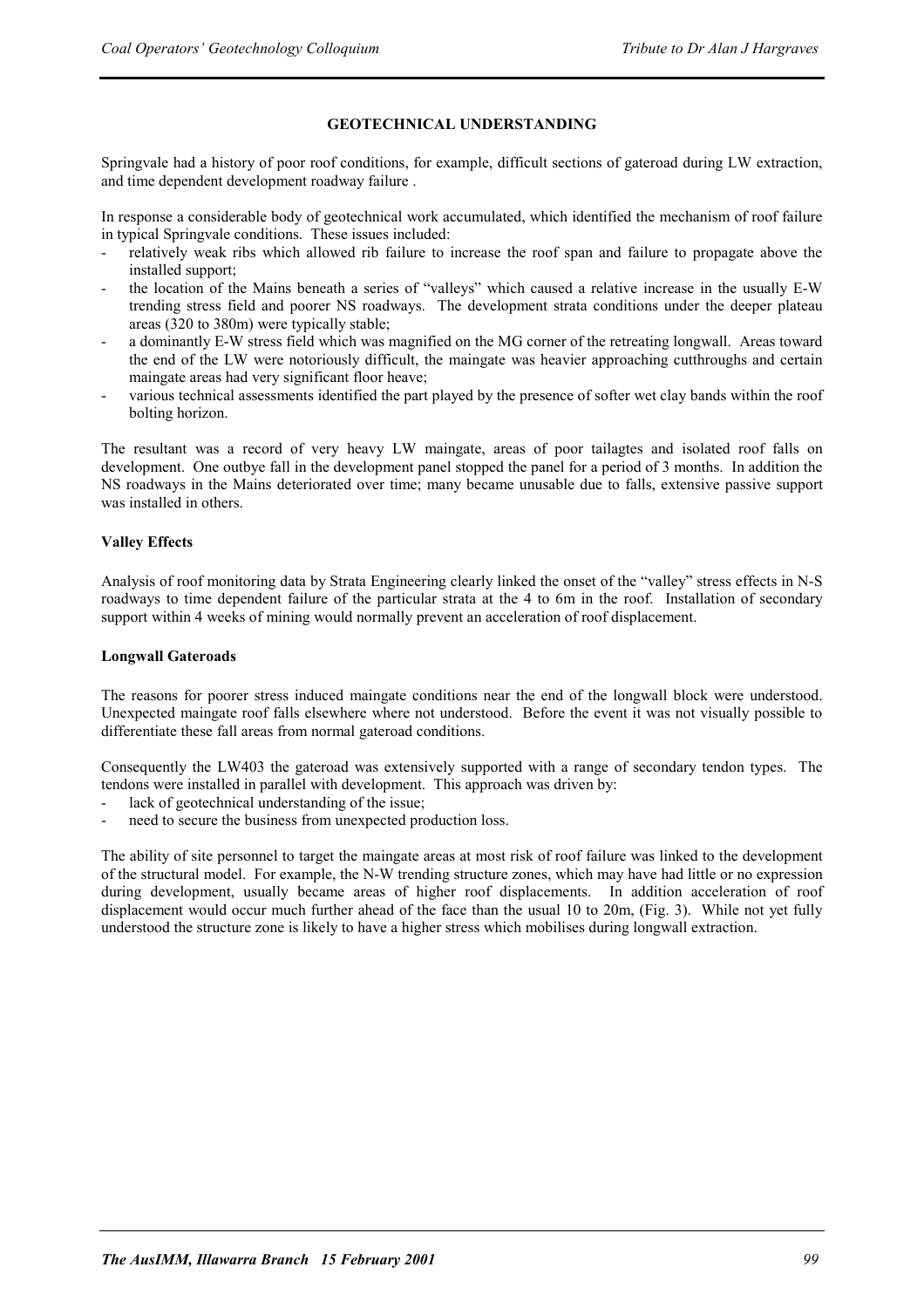

# **Fig. 3 LW 405 Acceleration Distance of Roof Displacement**

# **Understanding the Fault Zones**

Geotechnical understanding of the more variable fault zones is based on grouping the conditions into four types. The weaker ground around faults includes the seam, its clay bands and the floor strata. Higher stress levels can be relieved on many horizons.

| <b>Fault Characteristic</b>         | <b>Geotechnical Characteristic</b>                     |
|-------------------------------------|--------------------------------------------------------|
| Structured ground with minor faults | Common, not necessarily near severe fault zones,       |
|                                     | usually have little impact but are bolted with long    |
|                                     | tendons. Usually associated with increased stress      |
|                                     | in MG in vicinity of LW face. Secondary support        |
|                                     | here necessary                                         |
| Increased stress                    | Usually in the vicinity $(\leq 100m)$ from more severe |
|                                     | faulting, usually where 2 fault zones intersect.       |
|                                     | Stress often rotated to N-S, and causes guttering      |
|                                     | on development. Essential to bolt with long            |
|                                     | tendons at time of mining.                             |
| Fault zone (no stress)              | Are generally stable with a routine amount of          |
|                                     | bolting, and have soft roof only at the fault zone.    |
| Fault Zone with high stress         | Very severe mining conditions. Recommend               |
|                                     | spiling and arches. Have used cable bolts, square      |
|                                     | steel sets and PUR etc without stabilising.            |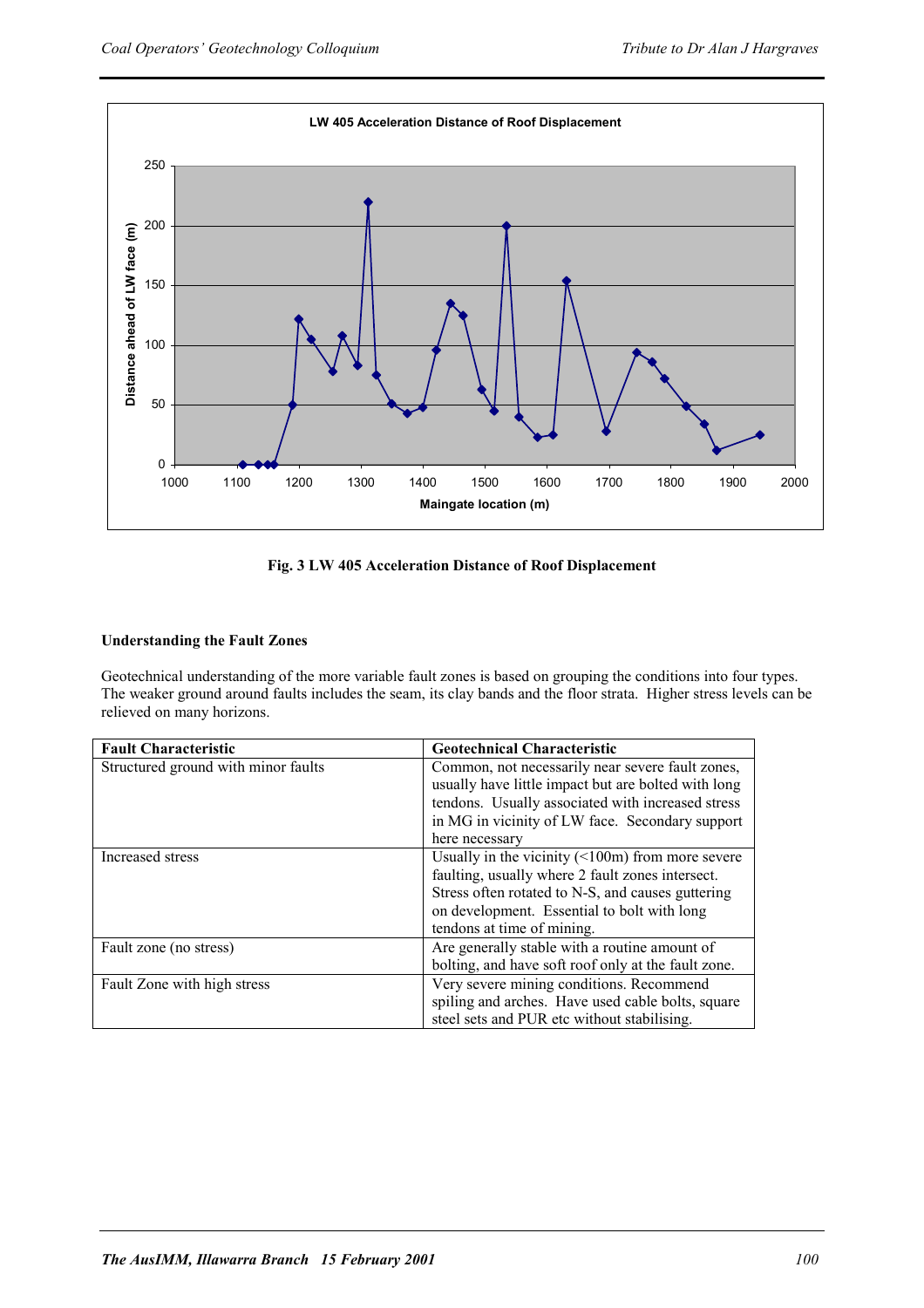#### **Monitoring and the SMP**

Fundamental to the development of any consistent geotechnical understanding is the availability of good data. At Springvale monitoring was used to both understand the changing geological conditions and act as a warning of unstable roadways. Extensive use of extensometers and tell – tales at all intersections and along key or at risk roadways was routine. Up to 80 monitoring points might be active at any time, including outbye stations.

A systematic collection of data was supervised by Technical staff who also had developed a comprehensive data management and warning package. Roadway sites which had exceeded predetermined levels of roof movement were listed for inspection, resupport or further close monitoring.

The monitoring was part of a Strata Management Plan which had monitoring, inspection and remedial work as its core. It was managed by a system of clear documentation and authority. A monthly Strata Management Plan meeting was important to maintain the link between the needs of the Operations employees and the direction of the Technical employees.

#### **DEVELOP STRATA SUPPORT HARDWARE**

#### **Background**

If so much was known of the geotechnical behaviour why then did the mine have so many roof support issues? The answer to this was the understanding probably developed quicker than the appropriate support systems. Ideally Springvale needed a secondary support system which could be pre-tensioned and fully grouted. Installation would need to be within weeks of development, or sooner in poorer ground. Installation processes which could be at least partly in parallel with the continuous miner would reduce the impact on development rate.

Springvale over time have tried just about all types of secondary support systems available to the industry. Initially the fully grouted truss and cable bolt systems had mixed success as they were probably placed too late to provide the expected results. Consequently passive support was extensively used in outbye roadways.

Analysis of the roof behaviour in "valley" conditions required early placement of secondary support for the long term support of north – south roadways. Therefore the mining cycle also included a secondary bolting phase in the valley areas. Different point anchored tendon truss systems were used to improve the mining and secondary support cycle time. This point anchor design was flawed for the conditions but it was a step toward placing long tendons within 2 –4 weeks after mining.

In the period mid 1997 to mid 1998 significant trialling of new systems was achieved. The value of pre-tensioned long tendons placed soon after mining was recognised from monitoring data. Valley north – south roadways and areas of higher stress were targeted. Various single long tendon support designs were used during the same period because of the different capability and design of the secondary bolting rigs. These tendons were all essentially point anchored, except for the 8m tendons - largely encapsulated by 2 or 3 slow and extra extra slow set resin anchors.

Different bolting rigs would likely be installing different tendon supports, which made supplying bolting hardware, resin anchors and the different sized bits more complex than desirable.

Probably the most useful improvement was during this period was developed by a continuous miner crew who discarded the nut on the flexibolts for the barrel and wedge. This allowed superior pretension to be installed at the face and reduced the range of tendons and accessories.

By mid 1998 Springvale had available an assortment of long tendons and bolting rigs. In essence long tendons installed at the face were 4m to 6m long point anchored. The more fully encapsulated (resin cartridge) 8m tendons were completed at a later stage by a mobile bolting rig.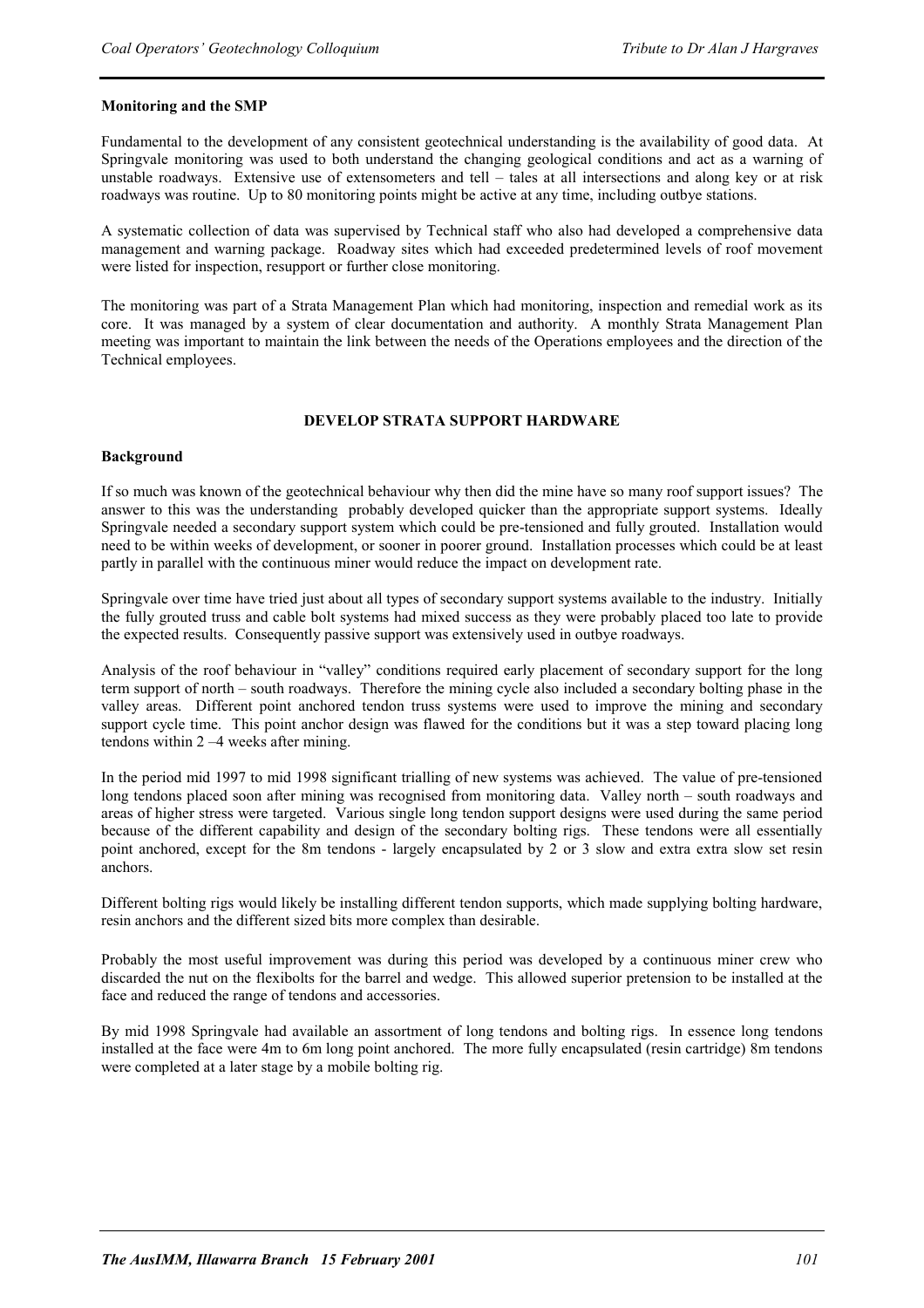# **Support of Structured Ground**

Mining into the main fault structure of 404 Panel used the secondary support systems described above. The higher stress zone adjacent to the fault saw up to 4 or 5 phases of support. The initial continuous miner support patterns were supplemented by 8m tendon support placed by bolting rigs in the mining cycle. In some sections bolting was repeated, and in time, areas had steel square sets placed. Additional or alternative work such as fully grouted cable bolts/trusses, PUR injection and rib fill were used in some sections of roadway. Monitoring showed continuous roof movement over many months.

This was a very inefficient process, with mining rates in faulted zones less than 1m/shift.

Mining along the main north south fault zone in 404 panel was very slow. A pattern emerged of the CM mining for up to 10m with long tendon installation and/or steel square sets installed within 5m of the face. The decision to install sets was not made in some sections until it was obvious that the tendon support was inadequate. All of this work was made more difficult by a very soft floor.

The effect of the mining in the fault stress areas was not only a series mining support process but was compounded by the repeated efforts to stabilise the strata.

#### **Improvements to Support of Structured Ground**

For Springvale to improve development in structured ground two aspects were addressed:

- installation of pre-tensioned long tendons at the face, for more effective longer term support, and those tendons to be fully grouted;
- mining across complex strike slip fault structures affected by higher stress levels.

#### *Post Grouted Tendons*

Springvale developed and improved a pre-tensioned, post grouted tendon for installation at the face by the CM crews. They are normally placed:

- within 50m of projected structure zones;
- in north south "valley" roadways which are subject to higher stress;
- in special roadways, such as those driven higher in the seam for overcasts.

The 8m post grout bolt is installed and pre-tensioned to approximately 10 t at the face by spinning the bolt into a single resin cartridge and locking off with a barrel and wedge. The bolt is a normal Jennmar Superstrand which is bulbed at the inbye end. At a later time the bolt is fully grouted by specialist crews using a nil slump grout developed with MBT, which is pumped by grout tube to the inbye end of the bolt and down the hole to the collar. Campaign grouting routinely achieves above 40 bolts per 8 hr shift.

The post grout bolt allows long tendon support to be placed at the face where the effects of pretension gives the best result, and where the grouting can be done off the mining cycle. The improvement in development rates, in roadways where 8m tendons are needed within weeks of mining, has been of the order of 35% to 65%. For example, installation of 2 x 8m bolts per 2m to support  $N - S$  "Valley" roadways improved development rates from  $4.4m$  to  $7.3m/s$ hift

Patterns of post grout bolts installed maybe 2 per 2m to 4 per 1m. A typical cycle time for the installation of a row of post grout bolts is 16min. The post grouting of bolts is normally left from 1 to 4 weeks in typical higher stress areas. In the few intense stress structure areas it has been necessary to post grout within 10 to 20m of roadway advance.

#### *Spiling and Arches*

Mining across the most highly deformed and stressed structures does not have a simple answer. Springvale in being able to identify the location of these zones will be able to move the gateroad location if necessary. The mains roadways still will intersect fault zones.

The strong  $N - S$  structure zone intersecting the Main Panel outbye of 406 panel (Fig. 1) was initially mined with normal bolting systems. Those methods could not control formation of large cavities forming across the roadway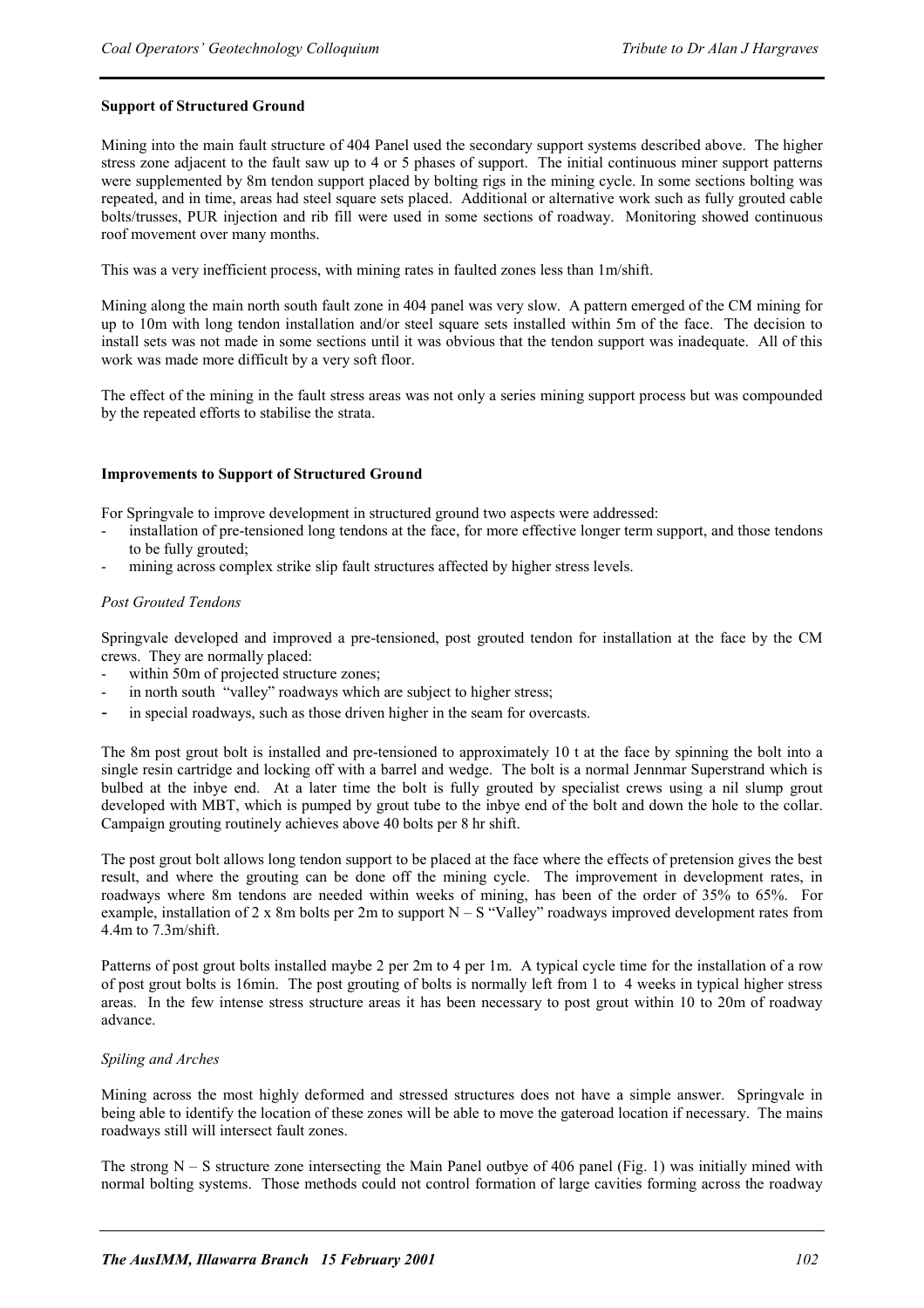(up to 5m high and 2m deep), in the crushed coal at the fault zone. A system of spiling and setting arches was implemented to regain control of ground conditions using a planned and organised process.

Spiling is a technique that had its origins from driving solid bars into fallen ground so the bar action provides a protective canopy. In recent times this crude technique has been improved with rails replaced by drill steels. The use of spiling in fallen ground has been extended by its application to solids.

Spiles were drilled into the solids ahead of the face and across the fault structure at approximately 300mm centres. Their purpose being to contain the extremely friable material as the face was advanced. This worked extremely well. A set of 18m long spiles, in an arch pattern, were drilled in 4-5 days. Drilling conditions played a role in timing. Important features for success were spile alignment, self drilling spiles drilled into place, reinforcing and grouting the spiles.

Arch sets were used in response to the failure of square sets used in combination with spiling on an adjacent roadway. The stress acting on the soft ground was not able to be contained by the square sets, although successfully mined using spiles.

Four piece arches , for ease of installation by Springvale crews, were designed by Connell Wagner based on their civil engineering experience and expertise. The mains travel road contains 49 arch sets at 750mm spacing. Key features were; 3 rounds of spiling and arches, use of shuttering and ribfill with CMT grout (at 8 to 10 Mpa strength) to stabilise and support the arch legs, and attention to packing the arch segment. Long tendons were installed prior to setting the arches.

This work was completed off cycle, initially by two selected Springvale crews. In the longer term it was thought using specific Springvale crews would be better than the issues of mobilisation and installation of large roadheaders. The process was refined on site, and severe fault zones intersected in the future can be handled in a controlled manner by experienced crews.

#### **APPROPRIATE INSTALLATION SYSTEMS**

One area in which geotechnical consultants could take a greater role in is working to match the best geotechnical solution with the appropriate mining cycle systems. The constraints on equipment at any site may limit the short term geotechnical options. Longer term goals should not be lost by either the mine site or the advising consultants.

Springvale were fortunate in being allowed to acquire a variety of bolting rigs to allow installation of long tendons (e.g. cable bolts, spinbolts, trusses, megabolts). The capability of each rig to install different types of tendons, in different diameter holes was in itself a difficult operation.

 Development mining with secondary bolting in a series process did not satisfy the real geotechnical and mining cycle needs. In other words, maximise face installation of essential secondary support and minimise work done in series with the development process.

Implementing the use of post grouted bolts, installed from the CM during roadway development has simplified the following areas:

- pre-tensioned long tendons are set at the face
- subsequent grouting is done in parallel with development, except in the most severe conditions.
- CM's do not require bolting rigs with the more complex through the chuck motors
- The range of drill bit sizes used reduces to 3 (from 7)

The use of specialist teams of contractors has proven to be very effective at Springvale as they develop efficiencies by focussing on one task. The main areas of their work has often been related to the presence of structure zones.

For example

- 1. A specialist weekend crew to post grout the long tendons. They have an effective rate of 40 bolts per 8 hr shift.
- 2. Bolting crews who install long tendons in the maingate ahead of the retreating longwall. The ongoing task is focussed at the maingate stress notch approaching the longwall take-off. Importantly they are used to add supplementary support to identified structure zones which cross the maingate and usually have heavier conditions.